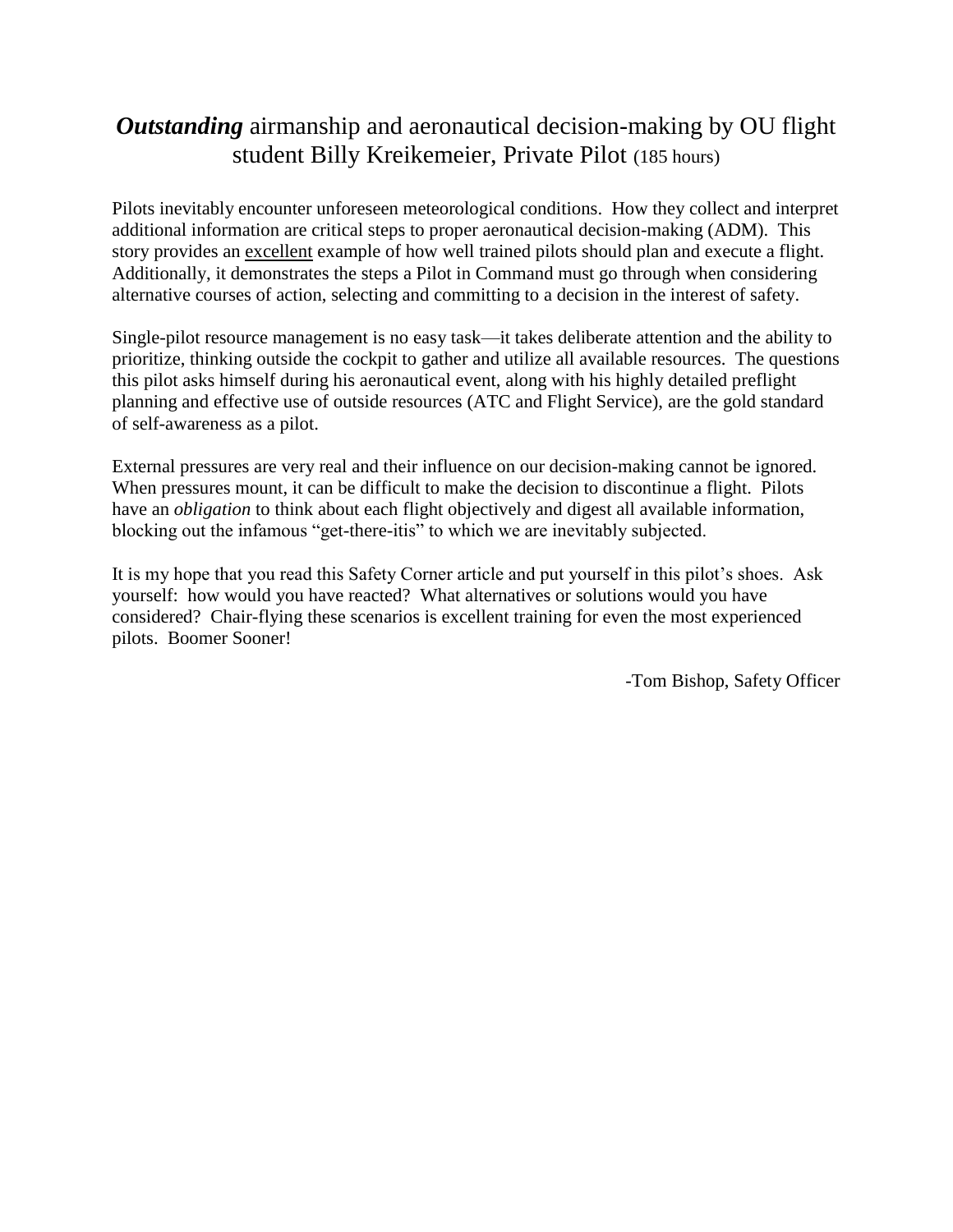## **Reduced Inflight Visibility and Diversion**

By William Kreikemeier University of Oklahoma student and Private Pilot

*-Monday April 10, 2017*

The following is my account of my attempted flight to Kansas City Downtown airport (KMKC) in Secondary Flying AVIA 2341 lesson 5-11 (the 6hr XC)

**Route:** KOUN -> BVO -> CNU -> KMKC

This route was to allow me to avoid the Eureka Low MOA that lies in southeastern Kansas, and to brush up on VOR navigation. I was planning on flying directly to KMKC and on the way back I would stop in Bartlesville, OK (KBVO) to fulfill the 3 landing points on the syllabus ticket.

**Aircraft and Time:** I was going to complete the flight in Crimson 6, and I was scheduled from 1230 local to 2130 local. In my VFR flight plan, I filed an expected departure time of 1815Z (1315 local).

**Weather:** I had been looking at the weather for 24 hours prior to my flight. The longer cross country flights gave me some stress because I wanted to make sure that I was going to make a safe, legal flight. I always monitor the weather 24 hours in advance of a longer flight to see what the trend of the forecasts are doing. I woke up in the morning and immediately checked the TAFs for the airports along my route before I went to my morning classes on campus. During my English class (1030-1120) I logged onto my computer and into my DUATS account and got a standard briefing at around 1100 (glad my screen faces away from the professor). Initially I was concerned about the moderate turbulence that was forecasted along my entire route. I was not looking forward to getting tossed around for six hours. Furthermore, I noticed that the winds up in Kansas City were forecasted to be over at the maximum demonstrated crosswind component of the Warrior at 17kts. I saw no signs of low visibility or low ceilings in any Area Forecast or TAF. There had been a cold front that stretched from 50NM or so East of Kansas City, down East of Tulsa and East of Dallas that was causing squall lines to build up on ahead of where the front was moving. With a forecast of moderate turbulence below 10,000 and a cold front that had just passed, I expected visibility to be excellent. I quickly ate lunch, got another DUATS standard briefing, and flight planned when I got back to my dorm room. I was not expecting to go fly due to the crosswind component but I filed my flight plan anyway. I elected to show up at the airport in case the winds were forecasted to die down in Kansas City as the 18Z TAF would be coming out around the time I got to dispatch. I got to dispatch after and discussed my concerns about the moderate turbulence and high crosswinds with Nick Pugh. Luckily there had been a couple of PIREPS of negative turbulence along the route which eliminated my concern about being tossed around. We looked at the TAF that had just been released as we talked, and the winds were forecasted to straighten up down the runway, and die down as well. Now comfortable with the conditions, I chose to go fly and finally knock out secondary (or so I thought).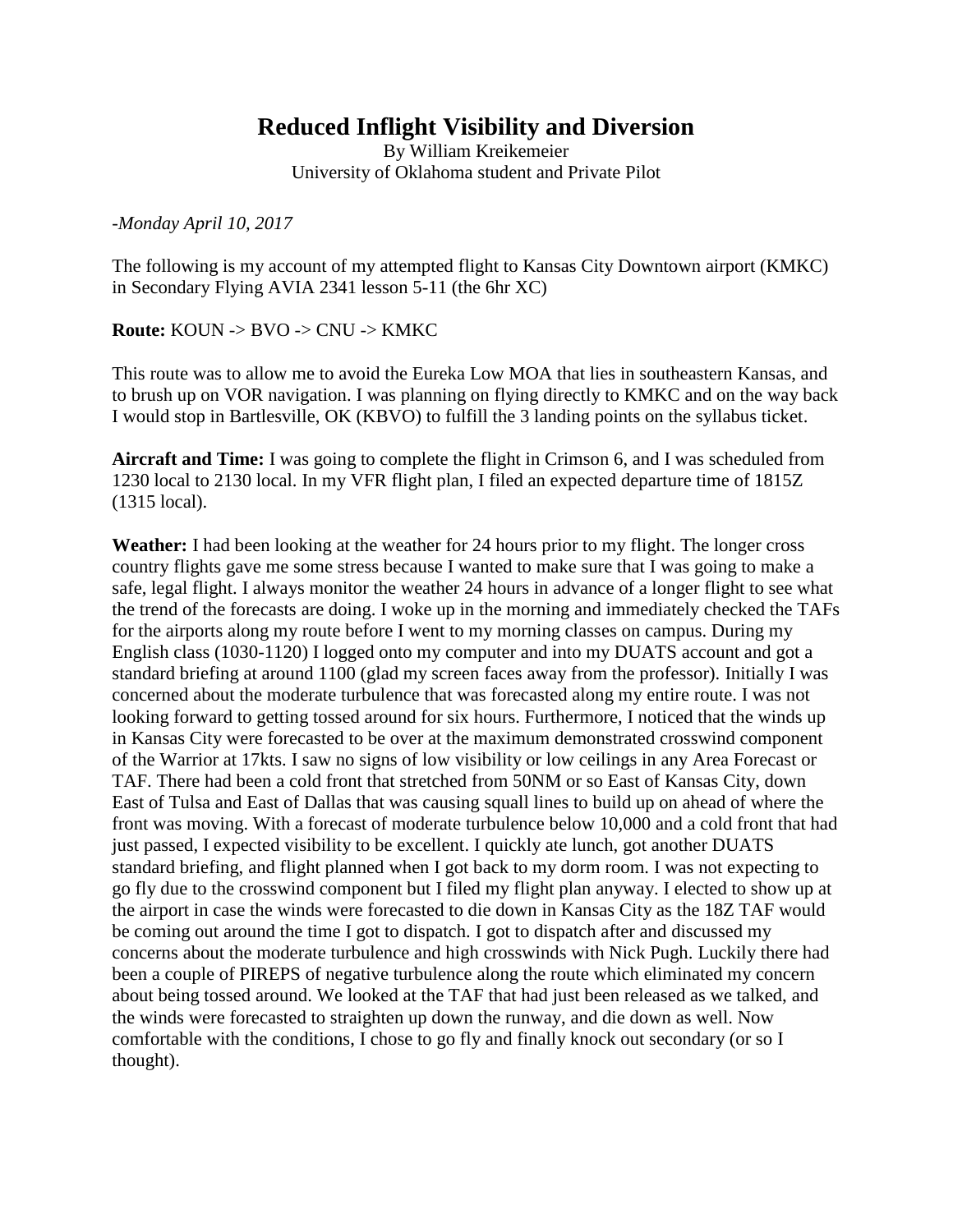**The Flight:** I departed Westheimer at around 1830Z (1330 local), and proceeded to climb to my filed altitude of 5,500. I felt only an intermittent light chop during my climb, so upon reaching 5,500 I called up McAlester Radio on 122.65 and gave them a PIREP in case anyone else was going out that direction and had the same concerns that I did. I also opened my flight plan with them in the air as the RCO, 122.15, wasn't working when I was trying to depart. About 30NM into the trip, I remember smiling thinking about how the next time I would be back in Norman I wouldn't have to worry about getting weathered out of the long XCs since I would be done with them. I guess I jinxed myself.

As I was approaching Cleveland, OK I started to see something out on the horizon that looked like a combination of an overcast layer and low visibility. Confused, I called up Flight Service and requested an enroute briefing. The briefer thought that I saw just seeing the thunderstorms out to the east, and told me that every airport was reporting 10sm visibility and clear below 12,000. Adamant, I assured the briefer that I was not seeing the storms ahead of me. I informed him that I could see them way out in the distance, but that there was something out on the horizon. I asked him if he could see anything on satellite, and he said he wasn't seeing anything on satellite either. Confused, I pressed onward, and let the briefer know that I would call back as I got closer. I could see a couple of isolated brush fires that were contributing smoke plumes into the sky, but they looked too far offset to create this wall of bad visibility that I saw. It was very odd to me as I had never seen anything like it in my experience flying. There seemed to be a very definitive line, where on one side was near perfect visibility, and on the other was what I would imagine would be 1 mile visibility or lower. This line extended northwest bound into the Eureka Low MOA, and southwest bound to the East of Tulsa and further south almost to where I'd imagine the Fort Smith, AR area to be.

As I got closer and closer, I began to realize that it was unlikely that I would be able to pass through. I began to weigh my options. Could I climb over it? No. I couldn't even tell how high up it was, and if it was actually smoke, it could rise higher and trap me in with nowhere to go. Could I go North around it? Nope, there was an MOA to the North that I wouldn't be able to go through. What next? Ah here we go, I could get closer and see if there is a gap that I could shoot through. But then I thought about that decision. What if I am going through and the gap closes up on me? Should I even try to fly through smoke? Would I suffocate? That would totally suck. Would the smoke kill the engine? Is there even enough visibility to be legal? What if it gets worse and I get trapped on the North side and I can't get back to Norman? Not only was that bouncing around in my mind but I could feel the pressure to just get the lesson done, in the back of my mind. I knew that I could not let that pressure get in the way of making a good decision. I had gone a month and 10 days without flying from my second 4 hour XC to the first 5hr XC because of winds being over solo maximums, IMC, storms, and other weather that wouldn't safely allow me to go. What if there is another stretch of bad weather on the days that I am available to fly, just like earlier in the semester? What if I can't find another day to finish this 6hr? Every time one of those thoughts about "needing" to finish the flight crossed my mind, I thought of all the NTSB reports I've read that sounded like how this was playing out. I thought of all those AOPA Air Safety Institute videos about people who were pressured into continuing a flight when they really shouldn't have. I thought about how bad of an idea it would be to just "take a look" at what things were like. Straight ahead of me looked like 0/0, I wasn't going to put myself in that situation. I called up Kansas City Center and told them that I was going to have to